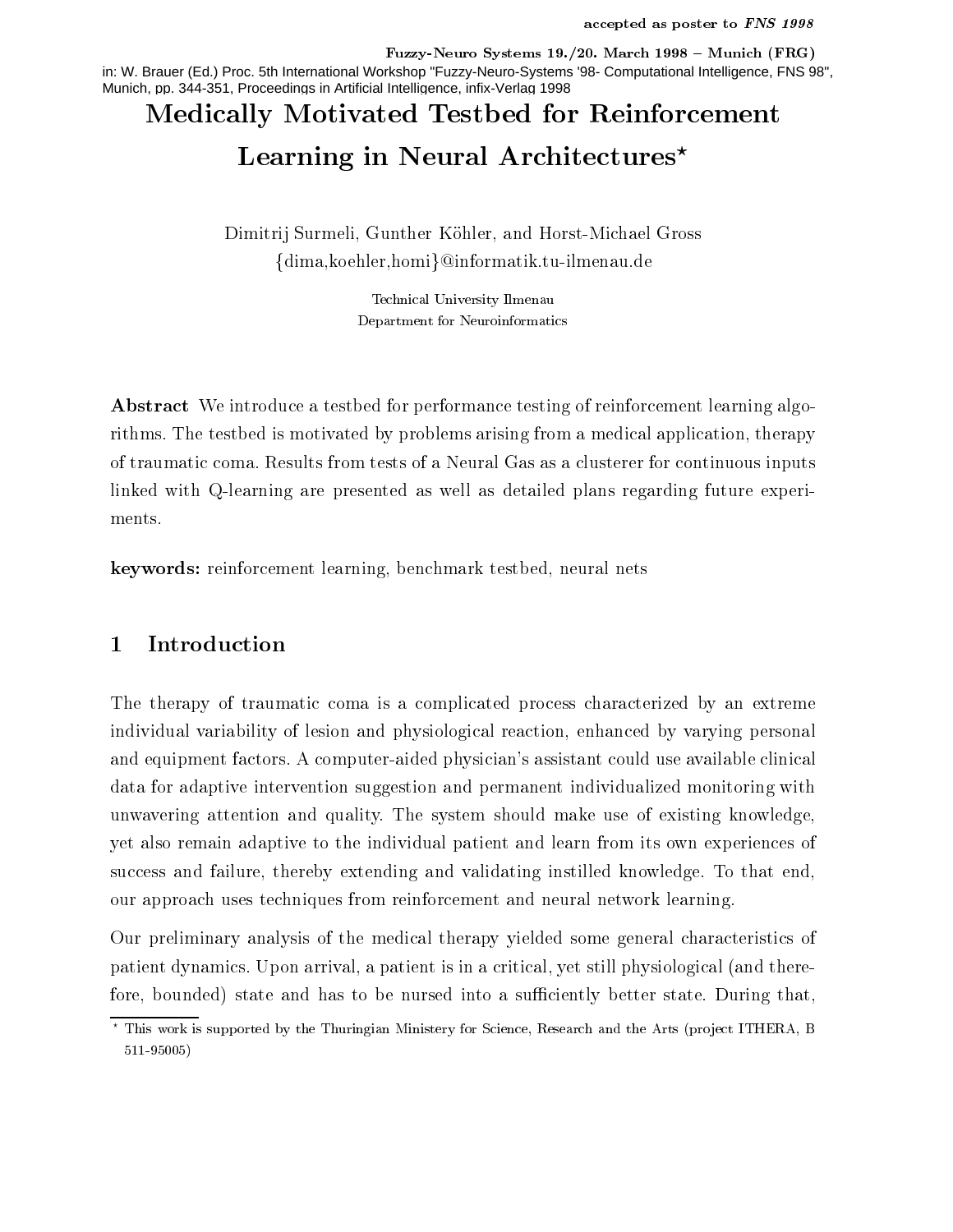executing a null action meaning-does not meaning-independent in the second interest  $\alpha$  and  $\alpha$ patients status- it will usually worsen it signicantly We term this phenomenon eigen dynamics'. Interventions to stabilize or elevate the patient's status not only change the status- but may also alter the reaction in the same state- the patient may react di
erently to the same intervention That means- the e
ect of interventions depends on the state of the patient- and the kind and recency of preceding interventions This phenomenon we capture by reactive dynamics Beyond that that that the realize that certain interventions have a strong that t time-dependent effect which prevents or supports the effect of same or other interventions. To assess the capabilities of reinforcement learning algorithms  $\mathbf{M}$ agents to a specific task-break and overall task-break and  $\alpha$ investigate the cooperation of the subtask agents- we have created an articial testbed It was designed to capture the phenomena mentioned above in an easily accessible and controllable process with known properties

#### $\bf{2}$ Testbed

The testbed is composed of a ball set into a mountainous environment. There maybe one or more peaks and zero or more valleys In our understanding- the movement of the ball is controlled by one or more agents In reinforcement learning terms- we understand nursing to a better state as not measured a goal state from a random initial state  $\sim$ ball's primary goal consists in getting to the top of the largest peak. To achieve that, the ball is equipped with an engine I and  $\alpha$  peaks  $\alpha$  peaks to a peak  $\alpha$  and  $\alpha$ and friction The ball must thus also have also formed the certain intertional there is executed to the form of certain action-that action-that action-to-that action will carry over the next action in that the next action in can accumulate speed

We decided that an action shall be composed of a thrust and a steering angle for the 'engives the dosing in formation and the economic control the extensions of interventions-  $\alpha$  interventionsto correspond better to a medical intervention-corresponding to the development of the development. of the patient's state with a certain force into a desired direction. Executing a null acthe ball will relate the ball will relate as a valley-determined as a determined as a determined as a determined  $\mathbf{M}$ status. Reaching the top along with rolling downhill should capture the mentioned 'eigendynamics currently-contractive dynamics are implemented through a function  $\mathcal{A}$  is a function of  $\mathcal{A}$ which changes the executive- and executive actionally executive- actions and executive- actions and the control  $th_{eff} = th_{momentary} + \alpha * th_{old}$ ;  $\alpha < 1$ . Uriented means that the effective steering angle has already been considered in this calculation.  $th_{eff}$  should capture that momentary and older actions interact- eg actions in di
erent directions Further- this e
ective thrust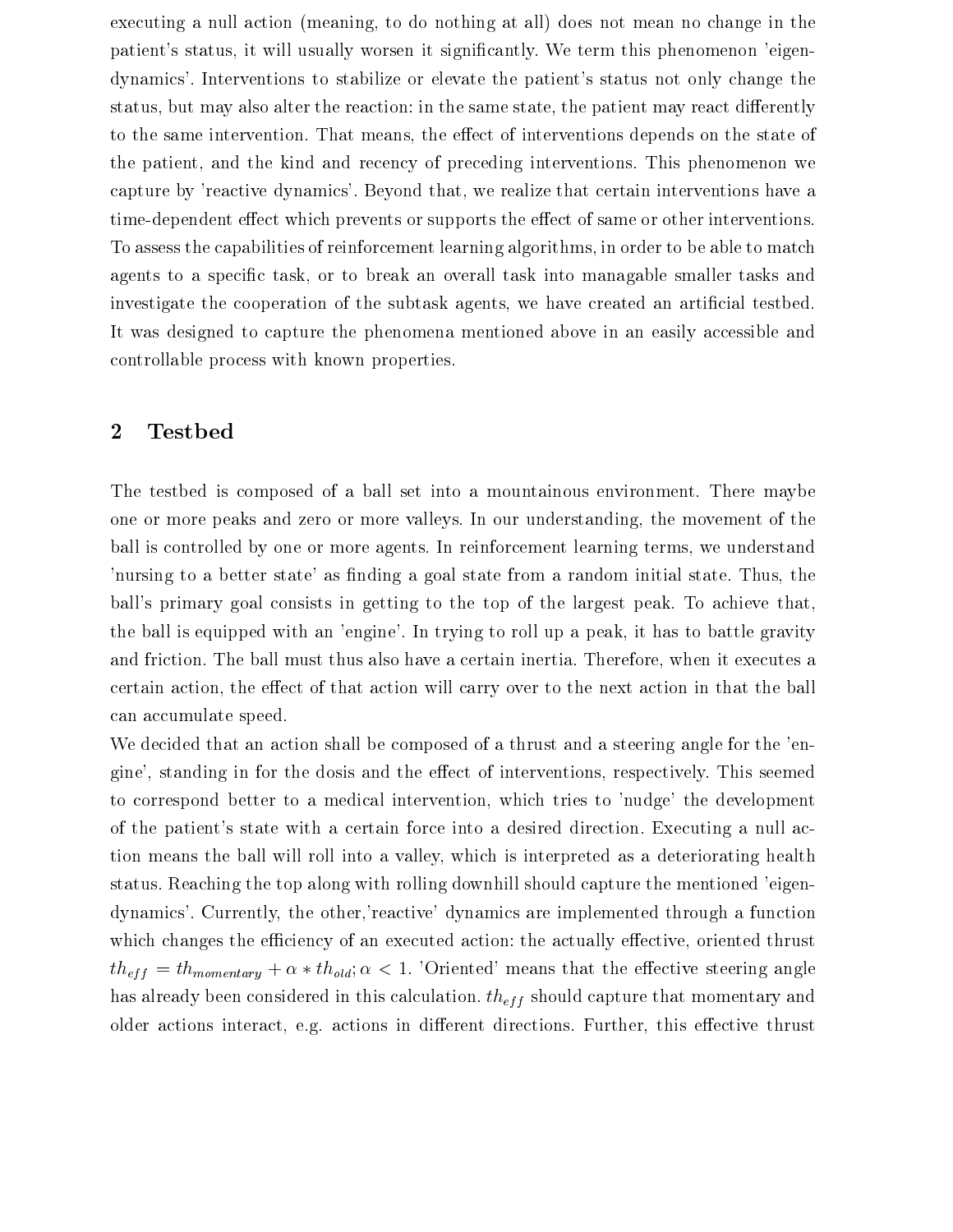saturates as it approaches an upper limit an acceleration in the same direction with the same momentary thrust results in a lesser or no increase of the ball's velocity.



Figure An actively moving ball is supposed to learn to climb up to a peak in a mountain a slope-in-the-counteraction of the slope-in-peak in a slope-in-the-counteraction of the slo upwards movements by the ball  $\mathcal{D}_{\mathcal{A}}$  and the environment and the environment and the environment and the environment and the environment and the environment and the environment and the environment and the environme the absolutely lowest value, and dealing, a mode is a demonstration of  $\sim$ the environment can be viewed as certain measurements characterizing the patients health-control the state minimized mimicis the excession ( ) to change the patients status status status status status and gravity with an and gravity with an and gravity with the height map symbolize the patient's physiology.

In addition to the feature Height- our world can be extended by any number of featuressuch as Energy or Color-Joe prompt emotions movement and realize landmarks. Positive external reinforcement is delivered upon reaching maximum height- whereas neg ative refugees refugees and  $\mathbf{r}$  reaching minimum height-bound minimum height-bound minimum height-bound minimum height-bound minimum height-bound minimum height-bound minimum height-bound minimum height-bound minimum ary of the environment or exceeding a threshold on the number of steps in the current trajectory Here- a tra jectory means the movement of the ball in the environment from some inital state until receiving reinforcement. This testbed unifies and extends a number of the control proposed for references in the controller  $\alpha$  as  $\alpha$  as going in  $\alpha$  as  $\alpha$  . The controller in  $\alpha$ with the mountain with or without static obstacles- the mountain care mountain car experiment or the mountain pole balancing. [4] describes more realistic experiments similar to ours also in that the goal nding behavior is presented as the search for food units- and probably both the eigendynamics' and the 'reactive dynamics' are embodied by the agent's enemies who actively pursue it From this point of view- our feature Color can also be used as a static obstacle along with the reactive dynamics as dynamic obstacles However- we regard our setup as the much more plants as the much more plants in the medical contexts of the medical contexts in the m

This test bed uses global-dimensioning  $\mathbf{M}$  as input  $\mathbf{M}$  as input  $\mathbf{M}$ for the agent. We think physicians actually have GPS-like information about the patient's state

### 2.1 Configuration actually used

In this paper- we report on experiments to show the ability of reinforcement algorithms to successfully solve the problems posed above. The experiments gradually become harder,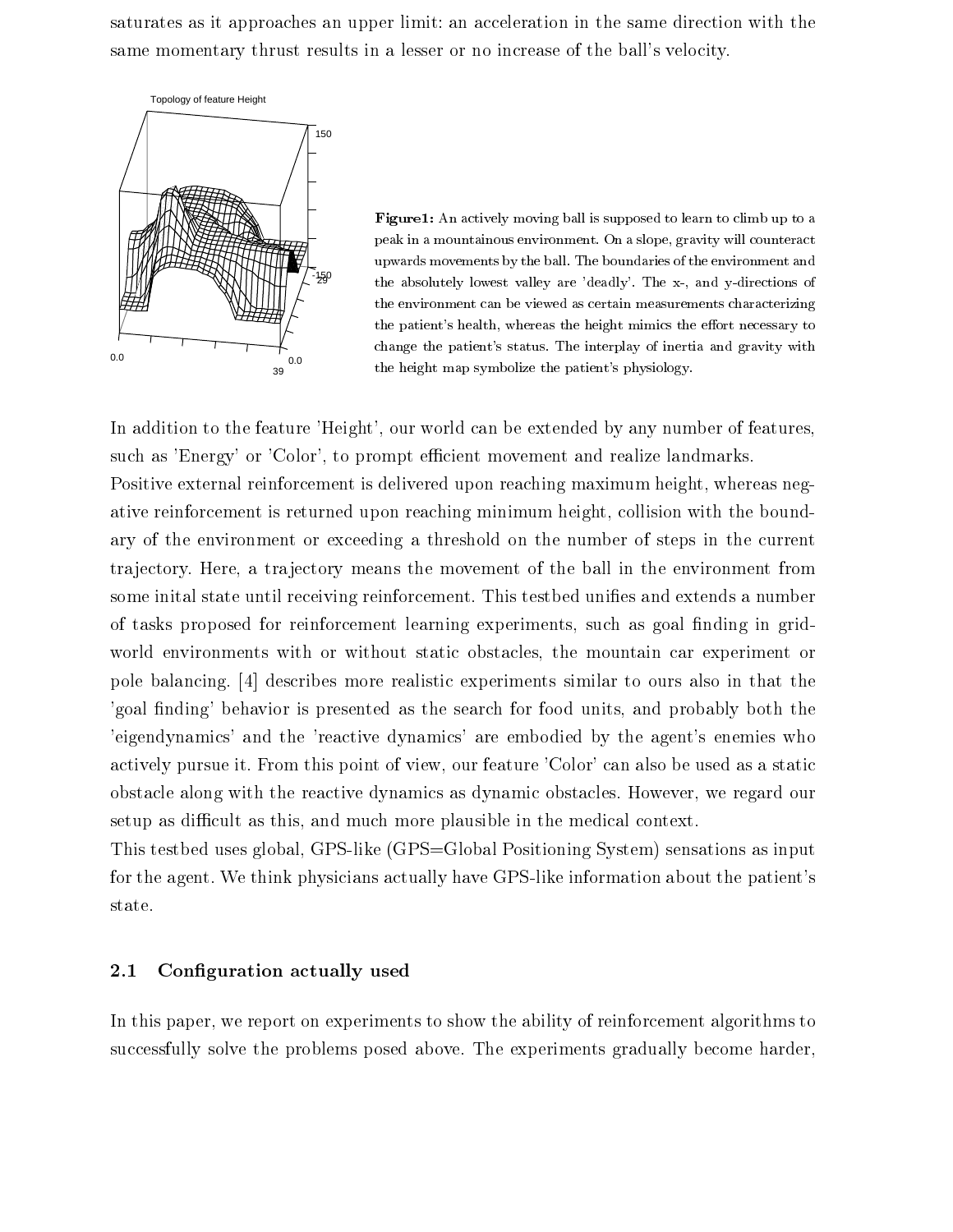using only the feature 'Height'. We have subdivided the complexity of the environment, as well as the physics of the ball- into three stages environment- only one peak one peak and several valleys one positive peak- several valleys and reactive dynamics ball characteristics I no inertia- no gravity- no friction II no gravity- no friction III in the following gravity and friction  $\mathcal{U}$  in the following gures and tablesexperiments without intertion,  $\eta$  in i.e. friction similarly-similarly-similarly-similarly-similarly-similarlywith intertion intertiguous are gravity or intertional marked those those tap in experiments manufactured in where  $\mathbf{r}$  is the frict contract of the friction of the friction of the friction of the friction of the friction of the friction of the friction of the friction of the friction of the friction of the friction of the fr

The power of the installed engine is set to be slightly greater than gravity- such that the ball could just drive straight up a slope

Our actions are setup as global actions- eg go South with full thrust For these tests- the representation of the action components along with that of the height and height gradientsare discrete. Thrust can take on values between  $-1$  (full back) and 1 (full forward) in 0.5 increments, and the steering angle can range from  $-\pi/2$  to  $\pi/2$  in  $50$  -increments. Sensations are perceived by the agent in continuous form When no inertia- gravity or the input are influenced are input components at the position components (with it will other to cases, these can be suppremented by the  $\lfloor m/d \rfloor$  components of the speed vector.

#### 2.2 Algorithm actually used

The first algorithm tested and the only one reported here features a Neural Gas (NG in the following) as a clusterer for the continuous inputs onto a fixed number of  $NG$ -neurons. que the that for every notice that for every notice action is assigned as securities and the consequence of the a Q-value representing the utility of execution of that action in this prototypical state. The utility of every state-action pair is calculated from the reinforcement received after the subsequent transition and the discounted maximal utility of an action in the new state. Details of the algorithm can be found in  $[2]$ .

The agent is trained until the error for the prediction of the Q-values has converged enough to satisfy the progress criterion as defined in  $[5]$ . That paper also determines the paradigm of our tests regarding training-tests reduced their used three measurements and the sets sets and the rules are intended to establish a rigorous performance testing for reinforcement learning algorithms according to the spirit governing benchmark tests for supervised learning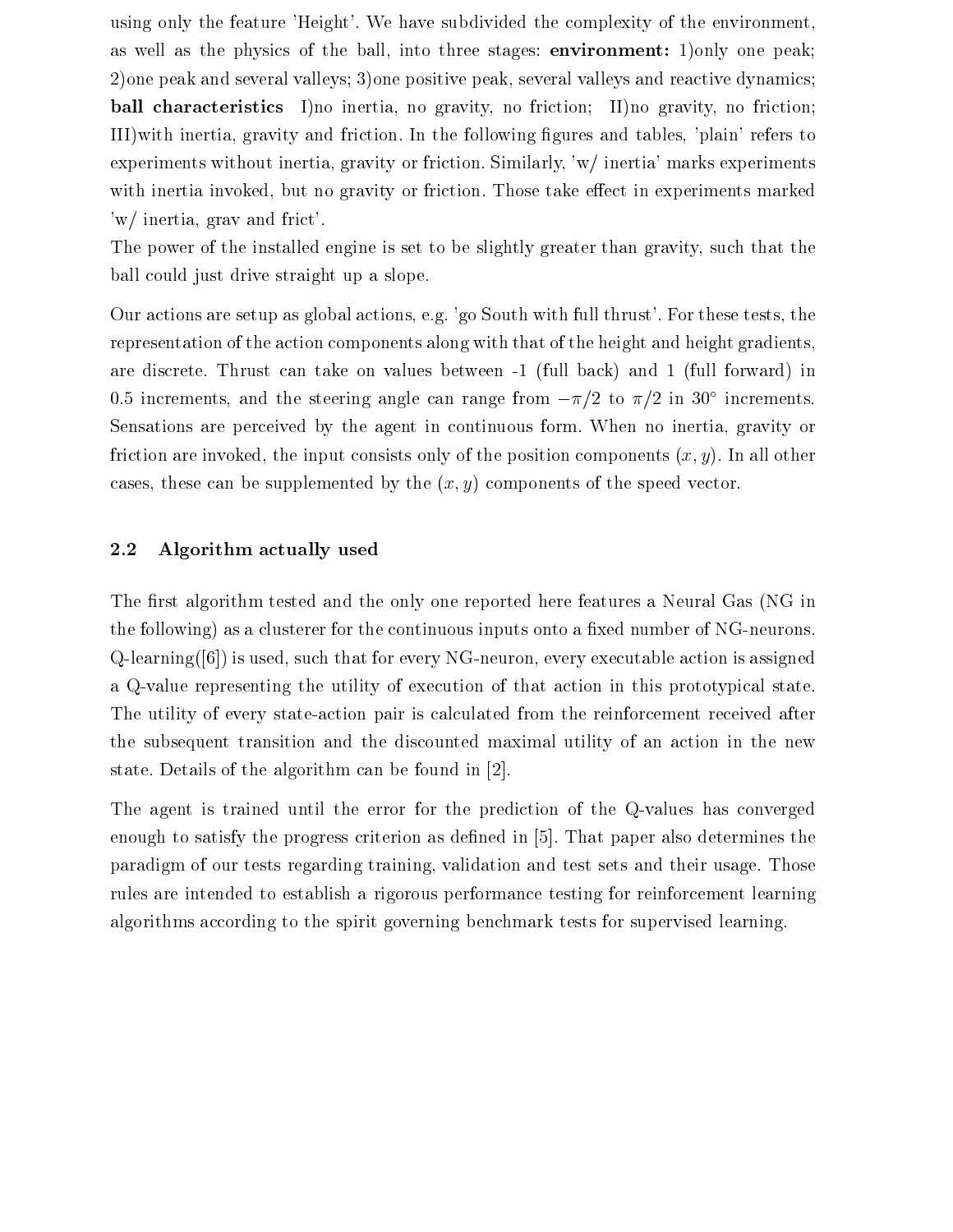# Test results

We use the rate of successful trials (the ball is set in and reaches the goal area) within a training epoch and the test error as measures of performance For comparison-  $\sim$ for a nonlearning random walk are included Of course- the prediction error will be very low- as Qvalues do not change and are intitialized equal

# 3.1 Results for the different experiments using only position as input, with one positive peak, no valleys



Figure Rates of successful trials per training epoch trials averaged over realizations of each experiment and box-whiskers plots for the prediction error on the test set.

As is shown in Fig. , the agent can not the agent can not work performs slower worse  $\alpha$ when inertia and gravity are invoked. Note the extremely high number of training cycles required to solve the problem. This is mainly due to the 'puristic' reinforcement function which rewards only terminal states. The performance as measured by the error in predicting the Qvalues for the test set-contract provided as qualitative in Qualitative in Table 1996. The test o respective mean and standard deviation are not plotted- as none of the error distributions passed the Kolmogorov-Smirnov-Test $(3)$  comparing them to a Log-Normal distribution.

| test bed physics                              | mean   | Std Dev | Q <sub>1</sub>      | median | Q3     | Min                        | Max    |
|-----------------------------------------------|--------|---------|---------------------|--------|--------|----------------------------|--------|
| plain                                         | 0.2593 | 0.0878  | $0.2125$   0.2489   |        |        | $0.2831$   0.1258          | 0.6190 |
| w/ inertia                                    | 0.4037 | 0.1411  | $0.2835$   $0.3891$ |        |        | $0.4862$   0.1945   0.7338 |        |
| w/ inertia, grav and frict $\parallel$ 0.3548 |        | 0.0896  | 0.2750              | 0.3382 | 0.4237 | 0.2031                     | 0.5394 |

| <b>Table1:</b> Statistics for the prediction error on the test set. |  |  |  |
|---------------------------------------------------------------------|--|--|--|
|---------------------------------------------------------------------|--|--|--|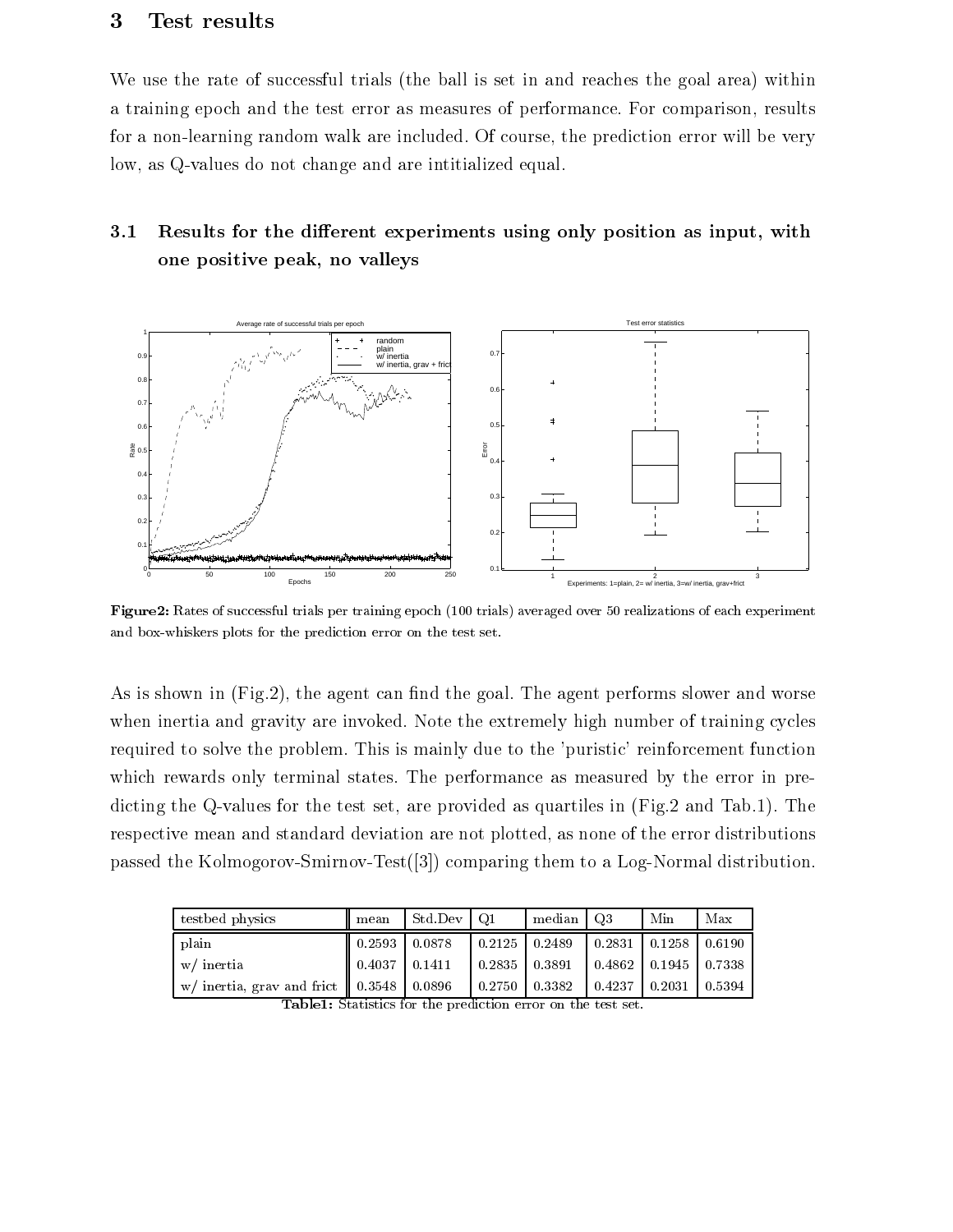#### 3.2 Results with several valleys, one peak

With the more complicated environment- the success rate drops and the prediction error increases compared to the agent with position as only input( $Fig. 3$ ). The performance between the agent with position-only input and the agent given additional speed input, with are comparable transition organizations that the interpretation that the interpretation that the interpreta additional information about speed disambiguates in the states same position- position- position- interestionspeed However- the increased input dimensionality and sparser distribution of the NG neurons more counters that effect: the NG loose their topological coding. It is surprising that the reactive dynamics can not only be learned- but actually lead to faster- yet more unstable learning. Performance measures are provided in  $(Fig.3 \text{ and } Tab.2)$ .



Figure Rates of successful trials per training epoch trials averaged over realizations of each experiment and box-whiskers plots for the prediction error on the test set.

| input for agent             | mean            | Std Dev | -01    | median  | O3     | Min    | Max    |
|-----------------------------|-----------------|---------|--------|---------|--------|--------|--------|
| position only               | 1.7789          | 10.2735 | 1.5985 | 1.7603  | 1.9927 | 1.1085 | 2.4037 |
| position+speed              | 2.5153   0.7651 |         | 2.0021 | 12.3551 | 2.7048 | 1.5892 | 4.4936 |
| same + react dyn   $2.4602$ |                 | 0.6177  | 2.1081 | 2.3891  | 2.6230 | 1.5438 | 3.8071 |

Table Statistics for the prediction error on the test set

### Summary

We have shown that the problems embedded in a test environment which is phenomenologically similar to a patient- can be solved at least partially by a reinforcement learning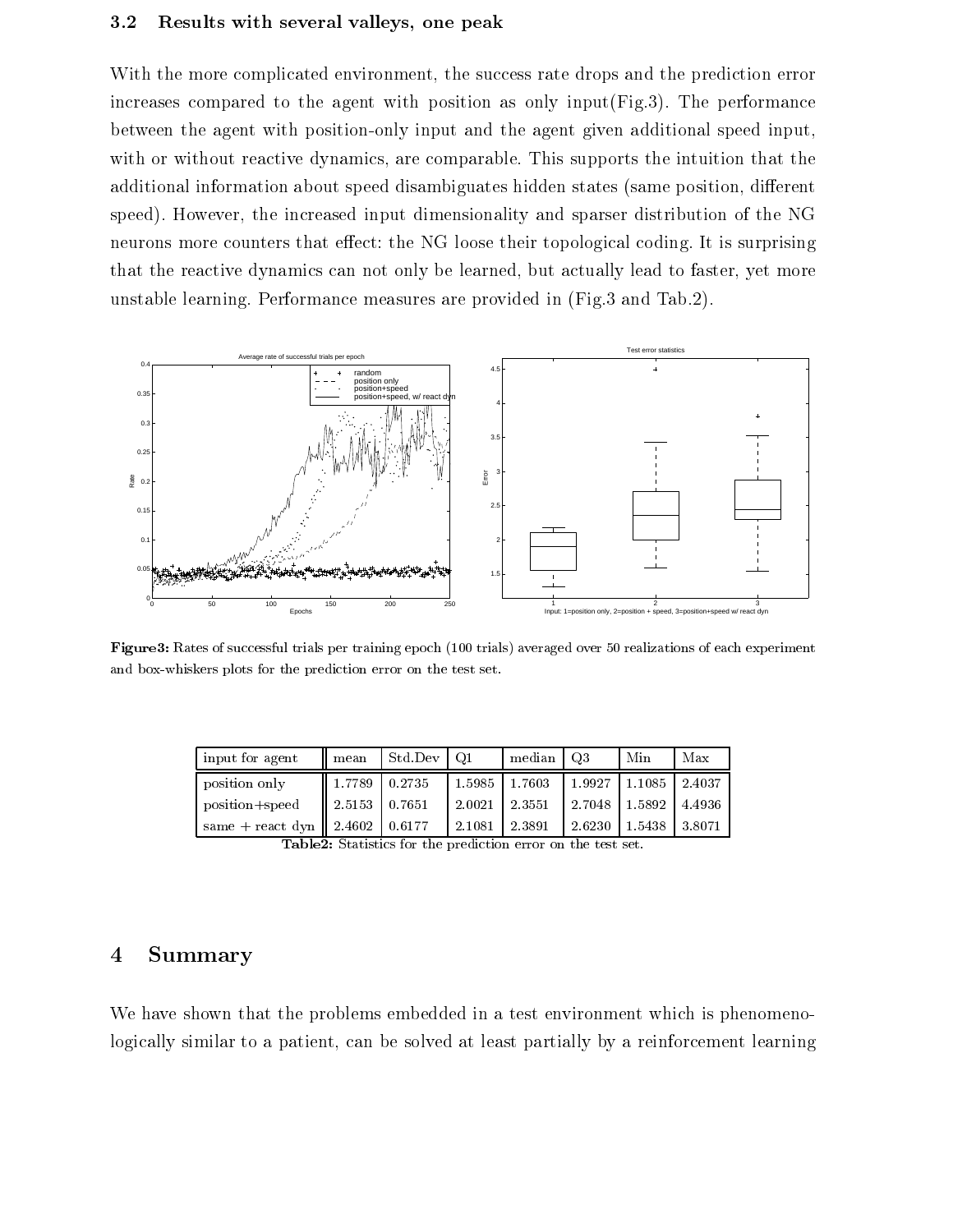algorithm utilizing a Neural Gas as input clusterer and Q-learning for the state-action pairs. We also show the degradation of performance with increasing problem complexity, and suggest possible solutions next

Since the time needed for training the agents is unacceptable- we will rst investigate methods to speed up learning by presenting the training set ordered such that first inputs are used which are very close to the goal areas visit with greater inputs with greater  $\sim$  and  $\sim$ distance also-the agent will receive an additional immediate immediate internal relationship internal relationship rived from its sensations and possibly- last actions Here- the increase in height at the new position could be used To derive conclusions for the implementation- a trained agent will also be tested with a di
erent height map- analogous to a di
erent patient We will also extend the range of methods investigated with this artificial setup by directly approximating the mapping of continuous inputs to Q-values with several function approximators. For those tests- we will utilize the residual and residual gradient approaches described in regarding the planning problems in the utility of action and input in the utility of action and input in the u traces are interested the input space of the input space of the input space  $\mathcal{C}$ 

Using the experience gained with this articial environment- we are planning to use real clinical data as environment for similar tests- or models that capture actual clinical data adequately and generalize them. This will gradually build the desired physician's assistant system Finally- the time scales for the environment and the agent shall be desynchronized in a medical context-the strict binding loop of actionenvironmental dynamics of actionenvironmental district b agent-action cannot be upheld. Apart from its non-deterministic and non-stationary characteristics, the environment will then appear also particularly notice to the agent Western Western Western We are not aware of any approaches to that problem

## References

- [1] L. C. Baird. Residual algorithms: Reinforcement learning with function approximation In Armand Priests and Stuart Russell- (Stuart Russell-Company of the Twelfthe Twelfthe Twelfthe Twelfthe International Conference- Machine Learning Morgan Kaufman Publisher-
- HM Gross- V Stephan- and HJ Bohme Sensorybased robot navigation using self organizing networks and Qlearning In Proc- WCNN World Congress on Neural Networks- pages Lawrence Erlbaum Associates- Inc- Publishers- September 1996.
- ist contract and control and Chung Tsoi-Chung Tsoi-Chung Chung Chung Chung Chung Chung Chung Chung Chung Chung tribution of performance from multiple neural network trials. IEEE Transactions on Neural Networks IEEE TNN- accepted-